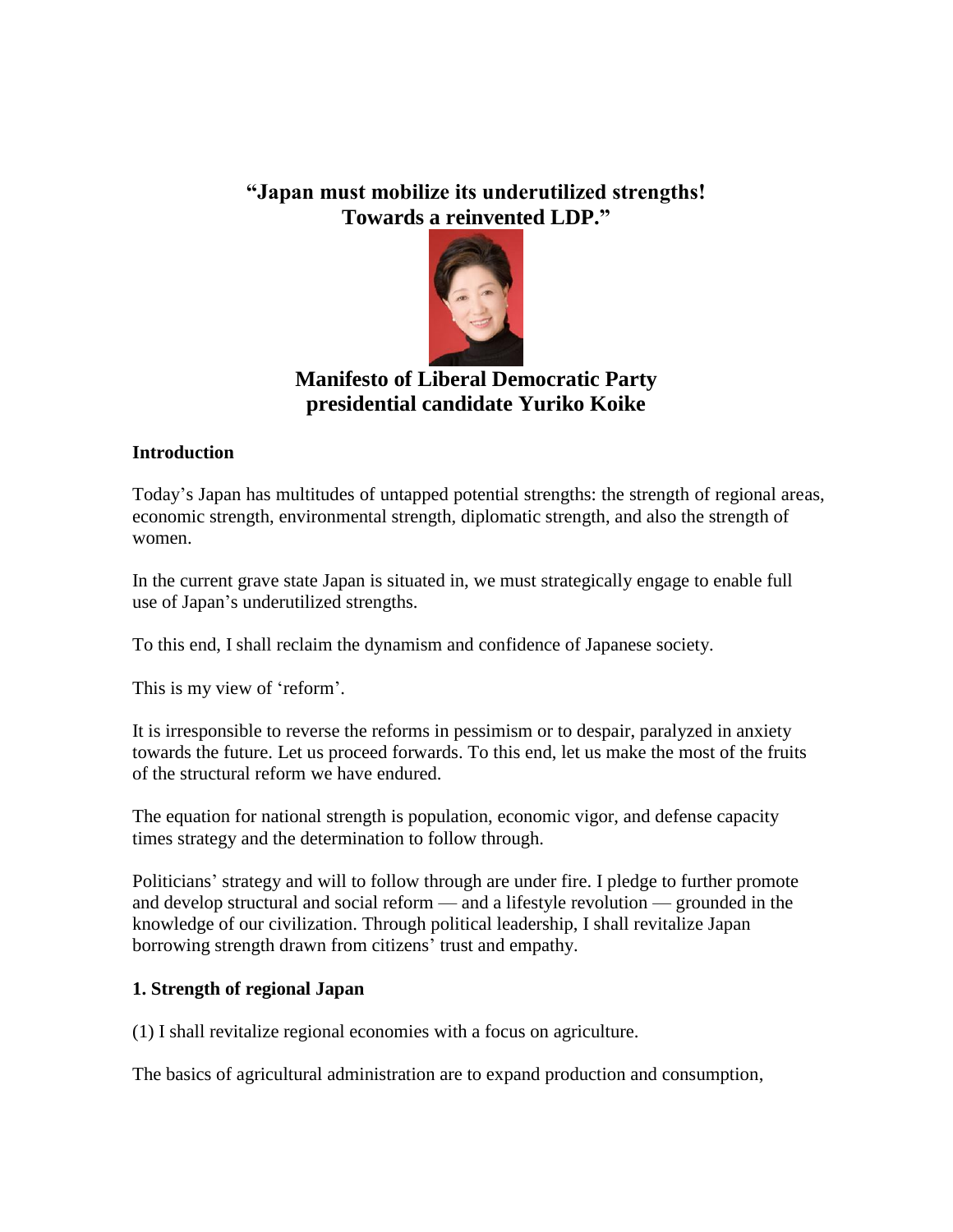making full use of agricultural land and regional characteristics. The necessary policies for this are policies to enable planting and production responsive to regional characteristics, and policies to promote expansion of demand and consumption of domestic agricultural produce.

I shall realize 'agriculture that earns' through reforming the Agricultural Land Act, which is based on the doctrine of farmer-owners, and create a legal framework emphasizing utilization of agricultural land, and promote incorporation and regional farm management.

I shall strive to expand the consumption of domestic agricultural produce through enacting a Local Production-Local Consumption Promotion Act, shortening the distance between the place of production and consumption, toward consumption of local produce.

I shall create a system for certification of 'local produce-local consumption' producers and implement support measures for persons engaged in local production and local consumption such as planting newly demanded rice varieties through crop rotation such as those for rice flour and processing.

I shall foster new industries using agricultural land, centered upon the 102 trillion yen agriculture and food-related industries, in connection with the 48 trillion yen environment-related industry, 55 trillion yen health, medicine, and welfare-related industries, 22 trillion yen tourism industry, and 9 trillion yen educational services industry.

(2) I shall strive for the promotion of systems rationalization and integration.

With the Government taking the initiative, I shall promote integration and unification of operational systems of incidental departments such as personnel affairs, salary, and accounting, and promote devolution to local/regional government and delegation of the operations themselves to the private sector. Through this, I shall strive towards radical rationalization of government operations and systems, and promotion of regional ICT industry.

(3) I shall draw funding for the environment and social security from road-related tax revenues.

In order to once again secure the foundations for wealth and security in regional communities, I shall ensure that vast amounts of income from road-related tax revenues are utilized not only for the construction of roads and highways, but also for environmental purposes, such as introduction of sunlight and solar thermal power, fuel power generation, geothermal electric power generation, promotion of the cultivation of environment-related industries and the purchase of energy conservation products, a transition to clean energy, and forest maintenance; and for social security purposes, starting with expenditure towards family policies such as costs for medical checkups for pregnant women.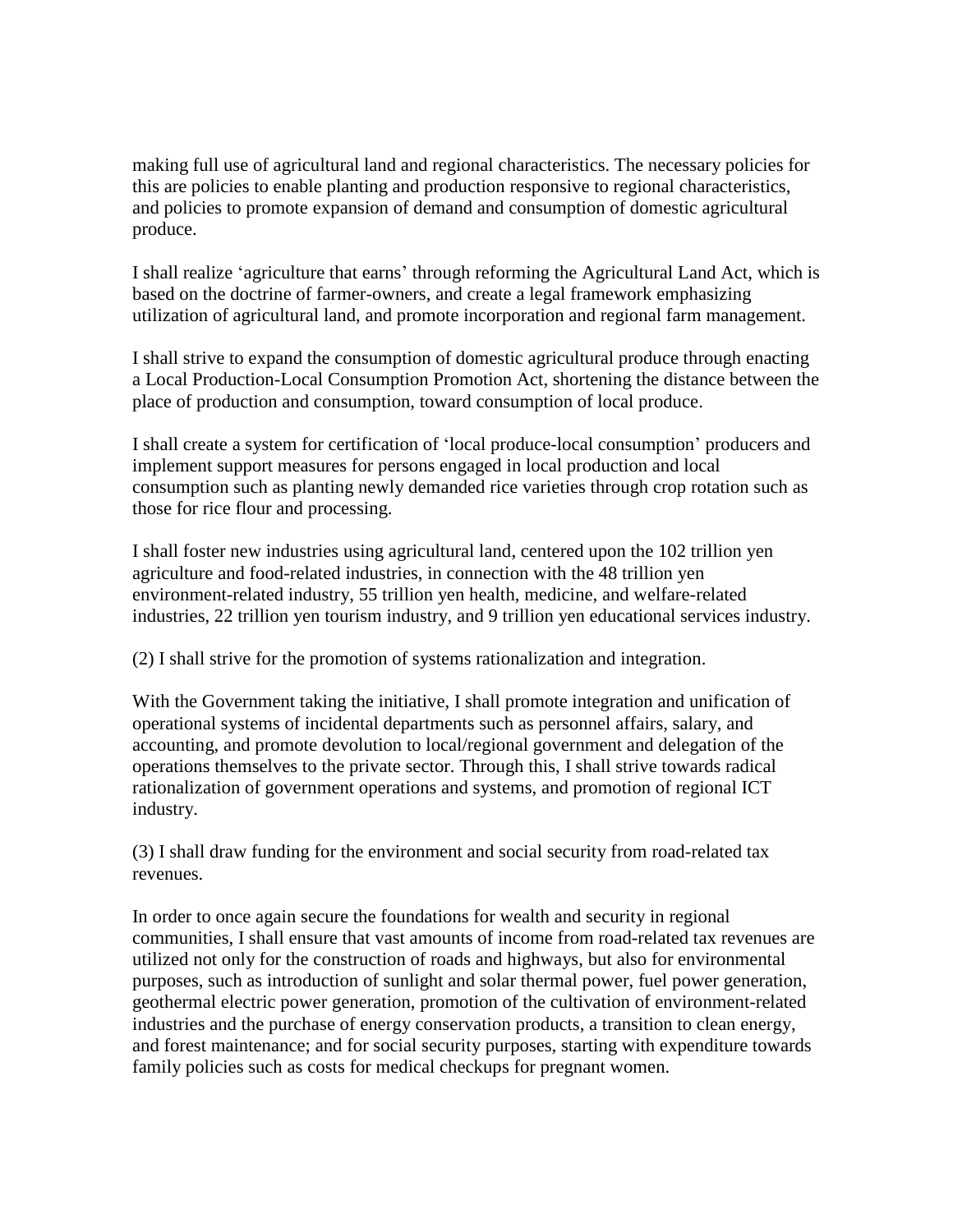In conjunction, I shall expand public projects for revitalization of the natural environment and reinforcing the earthquake resistance of schools, for environment-related industries such as construction of eco-friendly houses, for social security-related industries, and for agriculture as a developing industry.

(4) I shall strive towards branding regions — departing from the race to the lowest price based upon safety, security, and high quality.

I shall promote the strategy of branding regions relating to the small and medium-sized businesses, forestry, farming, and fishing industries, and related service industries that support regional economies, and expand the market not only to the nation but also to the world. To that end, I shall also strive towards increasing tourism by revitalizing communities and landscapes. Furthermore, I will link and convey to the world Japan's environmental technology and eco-friendly local lifestyles and culture.

I shall promote disclosure of information on auctions at producing areas to counter false labeling of produce and prevent damage to brands.

(5) I shall emphasize education in regional Japan to empower human capital.

A person lives within a community and judgments and standards of right and wrong do not rest with the individual but to the broader community. In school education, I shall make moral education part of the curriculum with the goal of clarifying standards for unacceptable conduct and duties and responsibilities, with the aim of fostering responsible members of society.

Through privatization and devolution, I shall place former national universities at the centre of efforts for revitalization of regional strength.

I shall promote active discussion with regard to reorganization of the problematic Boards of Education.

I shall strive towards galvanizing small and medium-sized business, which is the mainstay of regional economies.

(6) I shall enable activities for social contribution to constitute a livelihood.

I shall further strengthen support measures under the tax system and afford preferential treatment towards NPOs. On a national and local level, I shall establish and expand systems that enable tax deductions for donations to organizations with a public interest purpose, such as local government, independent administrative corporations, school corporations, social welfare corporations, and NPOs.

I shall enact a 'Heart' Purchase Act providing for Government and local governments to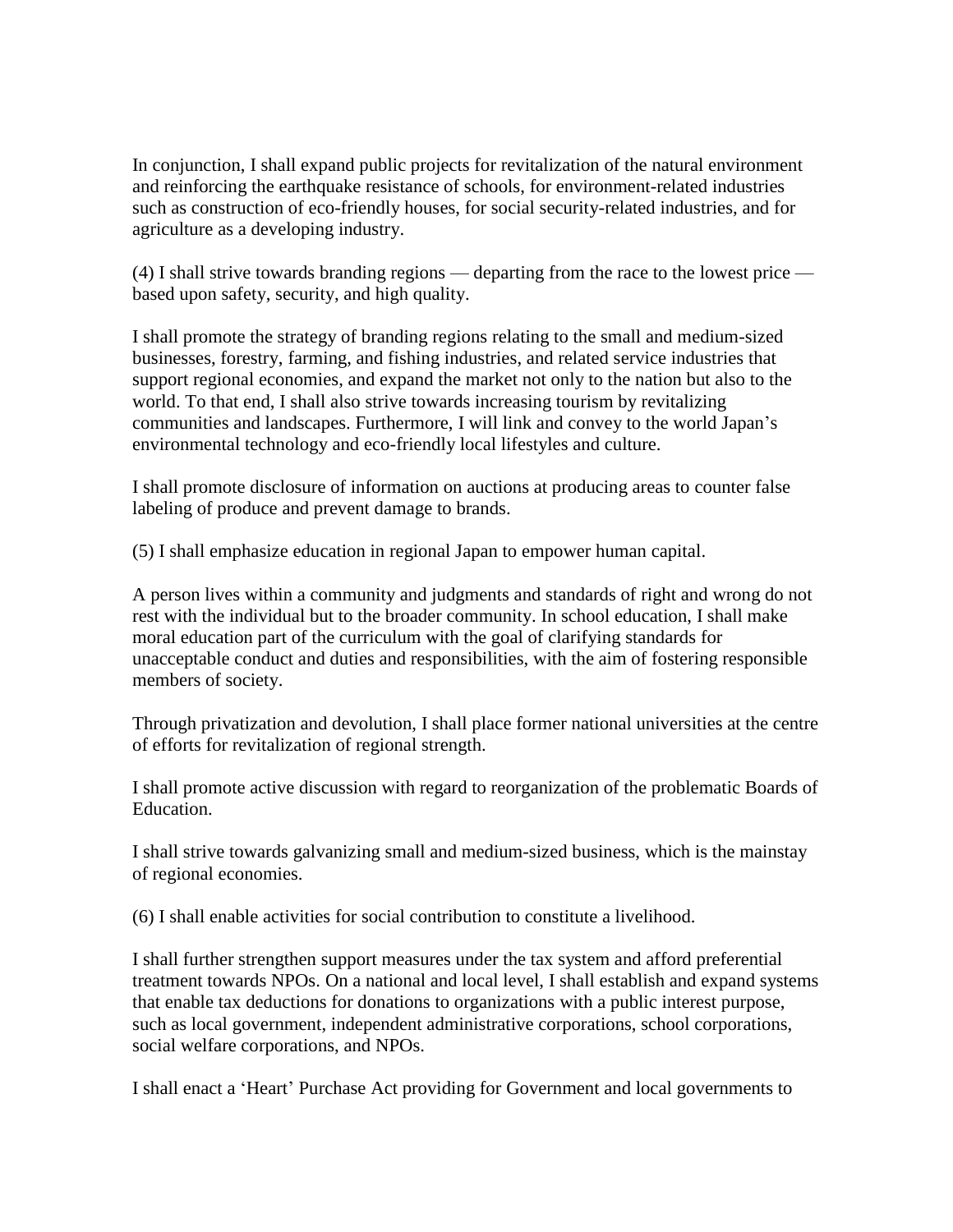take the initiative in purchasing goods and services provided by persons with disabilities at social farms.

(7) I shall implement thorough measures for prevention of crime and crime reoccurrence, prioritizing personal safety and security for members of the community.

#### **2. Environmental sustainability**

This is an era in which energy shortages and degradation of the global environment can become a catalyst for conflict. Just as England was the cradle of the Industrial Revolution, Japan will become the cradle of the Environmental Revolution. This begins with an affirmation the nation's will. I shall promote the development of new and renewable energies, including measures against global warming. I shall realize a positive feedback loop between the economy and the environment by disseminating Japan's advanced environmental technology to the world.

(1) Targets for global warming countermeasures

As a target for global warming countermeasures, I shall set a provisional goal of 25% reduction in emissions by the year 2020, and an 80% reduction by 2050, to build a sustainable Japan that can lead the fight against global warming, without being hostage to oil prices.

#### (2) Promotion of energy conversion and energy conservation

I shall promote conversion to alternative energy sources. I shall strive towards diffusion and expansion of current advancements in sunlight and solar energy generation and fuel power generation using revenues from road taxes. I shall also accelerate commercialization of methane hydrate (crystal bodies composed mainly of methane, known as 'burnable ice') of which Japan's coastal waters hold world-leading deposits. I shall also strive towards diffusion of geothermal electric power generation. I shall realize viable solar power generation for cultivation in greenhouses.

Furthermore, for energy conservation, as well as promoting infrastructure building for electric automobiles, I shall implement conspicuous promotion measures such as green number plates for eco-friendly cars.

(3) I shall boldly promote making residences eco-friendly as a policy to stimulate domestic demand for the green economy.

I shall augment the tax system for promotion of conversion to eco-friendly houses through means such as insulation, multilayered glass, sunlight and solar thermal energy generation, fuel energy generation, and geothermal electric power generation.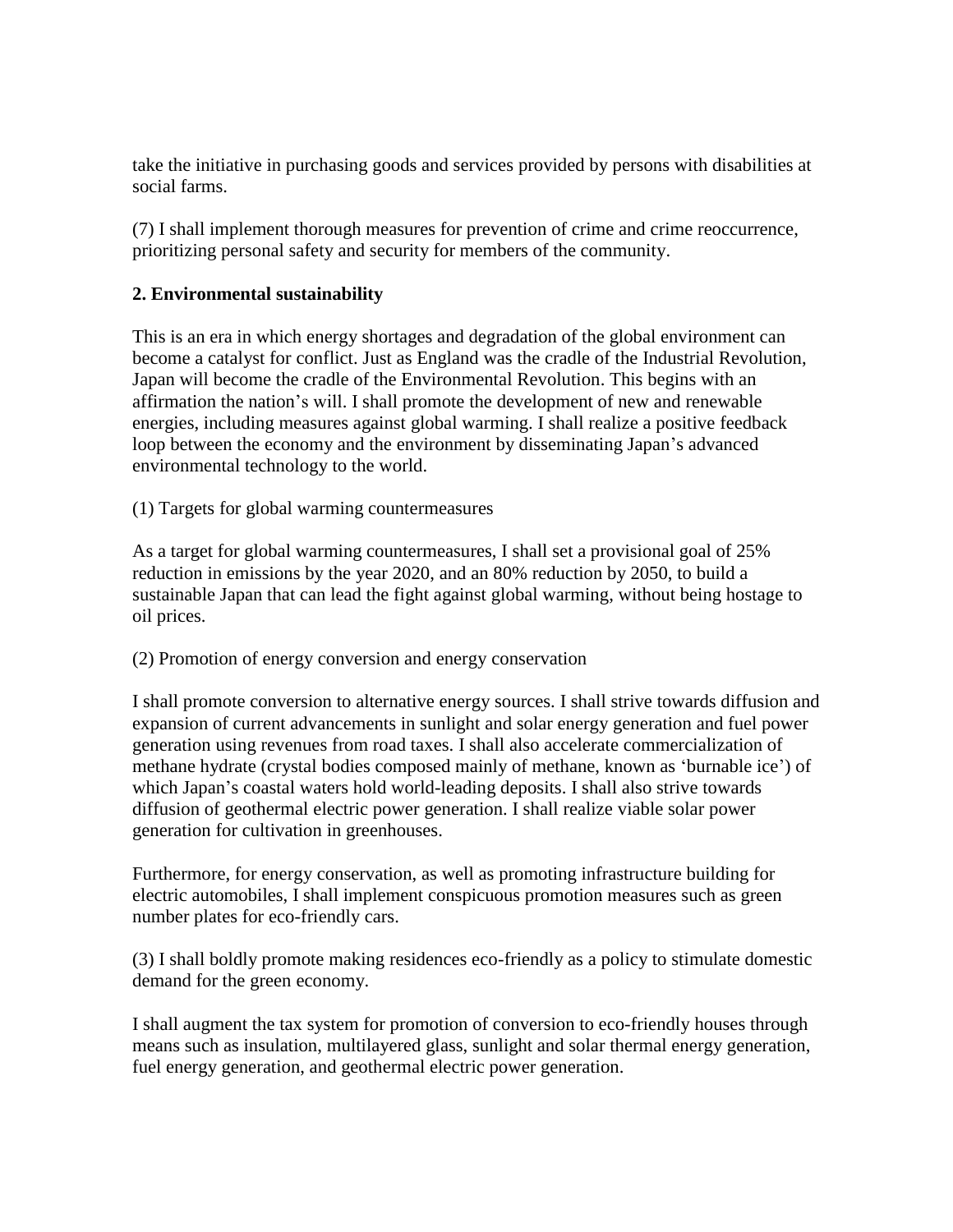(4) I shall prioritize public projects to protect citizens from severe rainfall and large-scale earthquakes.

Natural disasters such as severe rainfall accompanying climate change and large-scale earthquakes threaten the lives of citizens. I shall prioritize public projects for the protection of citizens' lives such as maintenance of rivers and reinforcement works for earthquake resistance of schools, which double as evacuation sites in times of need.

(5) I shall enact a Basic Act on Food Security.

Alongside climate change and advancements in the standard of living of emerging nations, in the context of increasing global concerns over food shortages, it is a waste to abandon farming land. If the present farming land is maintained and preserved, it is possible to guarantee the necessary quantity (2000kcal per person per day) necessary for the survival of all citizens in an emergency by converting crops. Therefore, to guarantee 100% self-sufficiency in an emergency, I shall enact a Basic Act on Food Security providing for policies for maintenance and preservation of all farming land, securing a framework for agricultural production in an emergency, and increasing the food supply self-sufficiency rate.

I shall aim for a food supply self-sufficiency rate of 50% by revitalizing abandoned farming land together with the planting of oil-producing crops etc. such as rapeseed and sunflower.

I shall establish a unified system under the Basic Act on Food Security for national land planning and town planning, and for agricultural land, to pass on the national asset of agricultural land to the next generation as national land.

I shall strive towards safe and secure food supply in proximity to the producer and easing the cost of transport and environmental burden through shortening the distance between production and consumption. I shall also make effective use of rice straw and rice husks etc. as biomass and fodder, and utilize food scraps for fodder.

I shall promote the development of second-generation bio-ethanol using cellulose-type materials other than food material such as rice straw, and promote the creation of international rules regarding bio-ethanol.

### **3. Woman power**

Today's Japan is in need of the strengths of women: fortitude, steadfastness, tenacity. Moreover, a society with dynamic women is a society where men are dynamic too.

(1) The heart of family policies is a sense of security regarding the future. I shall drastically strengthen family policies.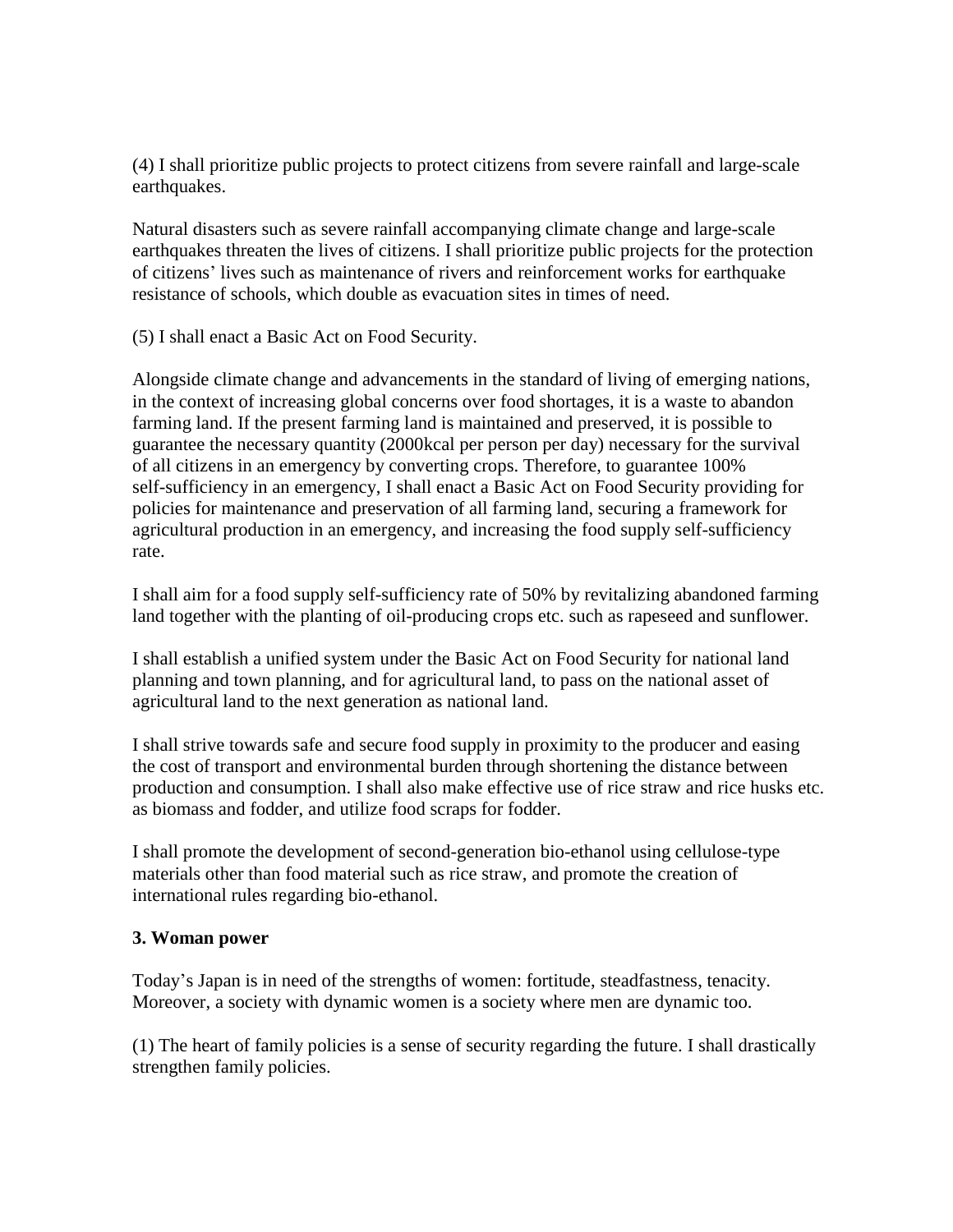I shall realize public support for the costs of childbirth and medical examinations for pregnant women.

I shall promote measures for enabling the compatibility of work and childrearing by supporting in-house childcare facilities and undertaking expansion and promotion of uptake of the childcare leave system, including by men.

I shall promote measures such as making meeting places in shopping districts and other convenient places in the community into childminding facilities, and enabling working mothers to drop off their children before commuting.

The phrase 'family policies' has gained currency, but in the context where they are not yet realized, I shall implement immediate measures to further guarantee that if a female doctor gives birth, this shall not mean that the doctor's patients and the precious women who are due to give birth in the future cannot be guaranteed the necessary medical treatment for the period surrounding childbirth.

(2) I shall guarantee flexible employment and workplace environments.

Upon reaching the executive class stage of the civil service, I shall provisionally retire civil servants and have them transferred to an annual salary system. Through this, I shall enable all persons, including women who have completed childbirth, to have opportunities upon reaching the executive class stage.

I shall promote a shift from seniority-based wages to merit-based remuneration.

I shall create an IT-related tax system for telecommuting and create a market for distribution for those working from home.

(3) Response to anxiety over pensions

With regard to the staff of the Social Insurance Agency, I shall make a thorough reinvestigation and punish those problem staff that should no longer have anything to do with the precious pensions of citizens. Just as at the time of reform of the national railways, I shall not balk from court action. Furthermore, I shall hold former Social Insurance Agency chiefs to account.

To extinguish anxiety over pensions, I shall expand delegation of the duties of certified social insurance and labor consultants to the private sector.

It is necessary to protect citizens' precious pension funds from the risk of relinquishing them to top-down pension management. I shall abolish the Government Pension Investment Fund (GPIF) and increase the efficiency of pension management by converting to a pension management system enabling individual choice over management in the same way as 401k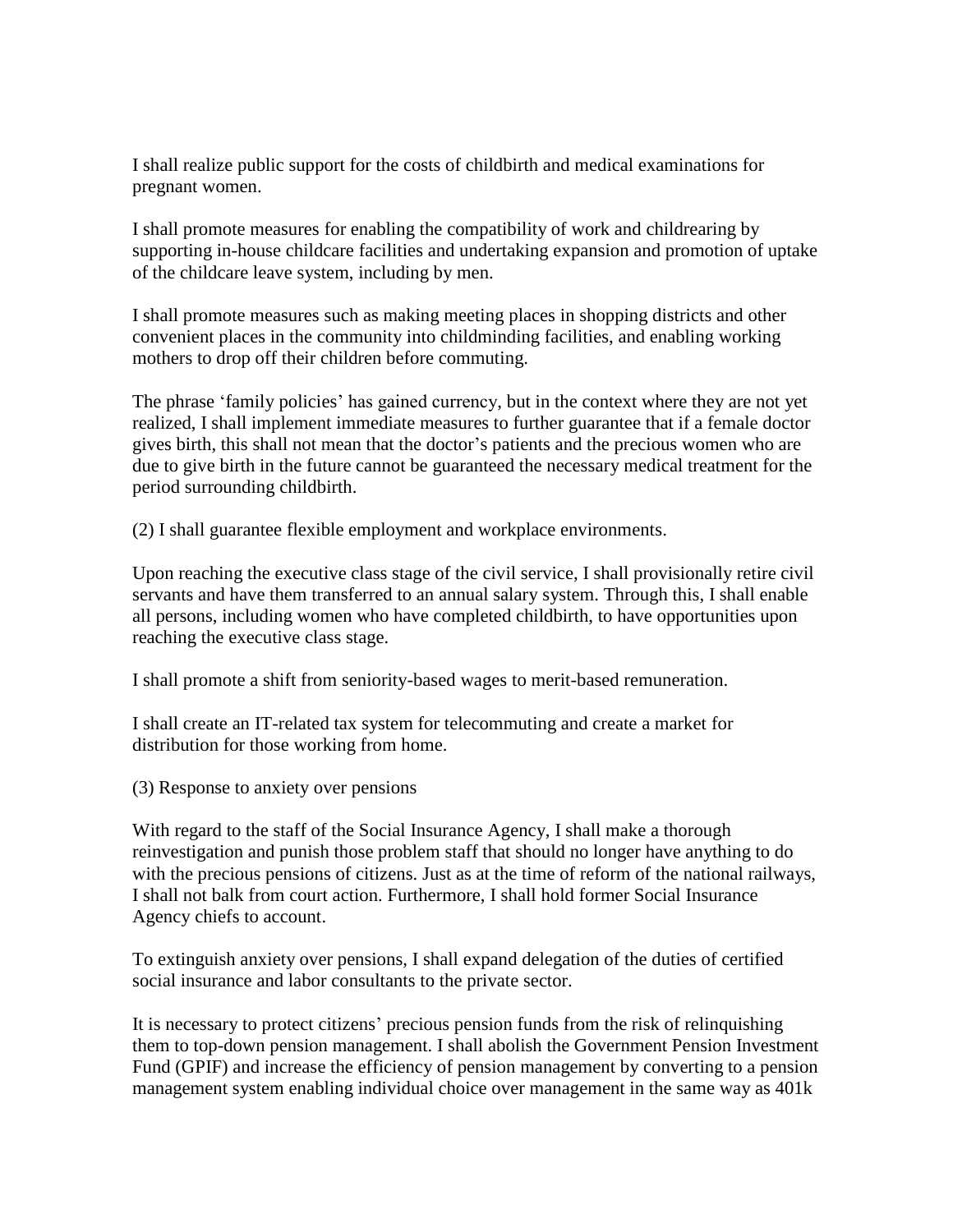plans.

I shall abolish defined benefit pensions across the board. I shall expand income-tax deductions to include 'number three' pension insurees — consisting mainly of full-time housewives — and small to medium business operators, and increase the upper limit of tax deductible premiums they pay.

Upon the introduction of social security numbers, I shall implement scrupulous management of pension records. Also, through the introduction of social security numbers, I shall create an environment for the fair payment of income-tax and residential taxes.

Along with national and local taxes, I shall strengthen the collection of pension insurance premiums, unifying collection authority in a Taxes and Public Dues Agency (provisional name). In conjunction, I shall undertake systems integration between social security and tax, based upon social security numbers.

With regard to the pension system, through agreement with the LDP, the DPJ and New Komeito, I shall aim towards a system that will be resilient even if there were a change of administration. I shall seek a return to bipartisan cooperation with the DPJ regarding social security problems.

#### **4. Economic vigor**

(1) I will make 'putting household commonsense into finance' the basis of financial administration.

I shall economize — I shall cut bureaucratic waste in full view of the people.

I shall not rely on the extravagance of debt — I shall not implement economic policies through increasing issuance of government bonds to cover deficits.

I shall not change the fundraising plan — I shall adhere to 2011 target for fiscal reconstruction.

I shall put savings to use — I shall put to use the fruits of structural reform and the retained earnings of special accounts.

(2) Regarding current economic measures

With regard to the 'comprehensive emergency measures', I value highly former Prime Minister Fukuda's declaration not to issue government bonds to cover deficit and his explicitly stated intent to press on with reform and withstand pressures from multiple directions. I shall continue this stance. In light of the decade of the 1990s, fiscal expenditure through issuing government bonds to cover debt ultimately had no effect and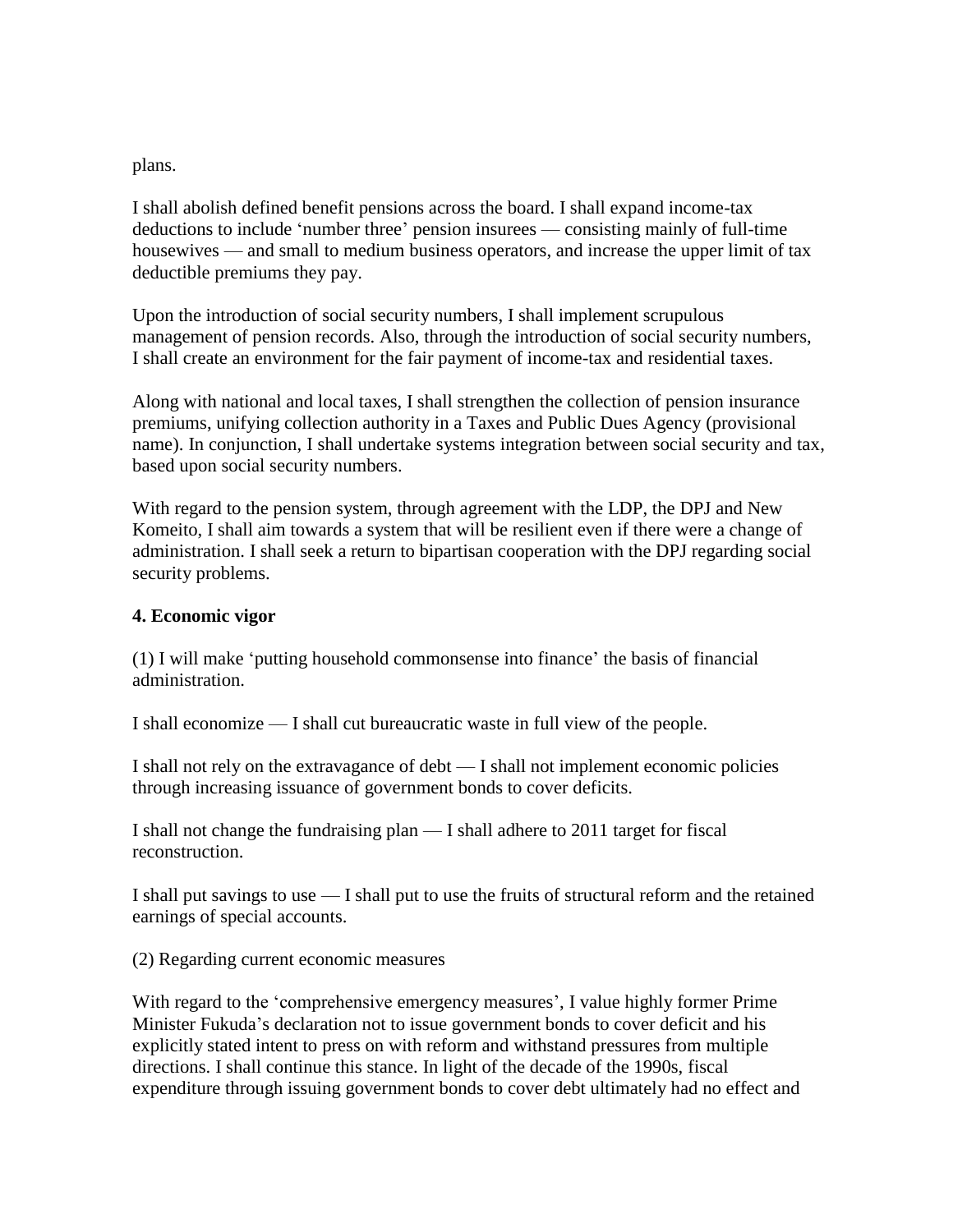merely left more debt behind. We must not repeat this mistake.

For necessary funding, I shall review the portion of retained earnings of special accounts used for creating demand through public projects, from the perspective of enhancing economic strength, environmental strength, and women's strength.

Furthermore, I shall establish within the Cabinet Secretariat a 'Headquarters for Measures to Prevent Regulation-Induced Recession' to investigate whether new regulations and administrative guidance may become a cause of regulation-induced recession.

(3) Economic and fiscal management.

As the basis of macroeconomic policy centering upon finance policy I shall undertake policies of tax reduction as needed and not direct fiscal expenditure into individual industries, based on an awareness that creating demand through public projects under a fluctuating market system has no effect.

I believe that if Japan taps its wasted strengths, we have the potential to achieve economic growth above 2.5 to 3 percent. I shall undertake economic growth policy to enable citizens to experience first-hand increases in household and individual incomes. For this, I shall expand export opportunities for small and medium business and extend the engines of global economic growth to Japan's regional economies. I shall bring into being a normal advanced economy with a steady rate of 4% nominal growth. As a result, within 10 years I shall raise Japan's world per capita GDP ranking from  $18<sup>th</sup>$  to  $5<sup>th</sup>$ .

I shall attempt to oversee a normal economy with neither shrinking production nor spiraling prices with the Government and the Bank of Japan acting as one.

I shall adhere to targets for putting basic fiscal expenditure in the black for 2011 and before increasing any taxes, I shall undertake rigorous cuts to wasteful expenditure, further cuts to civil service salaries, and sale of government assets. For example, upon the accrual of the necessary funds for social security, I shall guarantee suspension of transfer from general government accounts to the special accounts of the Ministry of Health, Labor, and Welfare.

(4) We must not turn back to a state of debt reliance.

If we turn back now, just steps away from fiscal reconstruction, the pain we have endured through efforts for structural reform shall come to naught. The transfer money and government assets accumulated in special accounts do not belong to the bureaucracy, rather the people, to be used for the people when it is needed. With regard to new necessary sources of finance, before any increase in taxes, I shall guarantee a return to citizens of the fruits of various reforms, such as postal privatization, undertaken since the Koizumi Cabinet (8.2 trillion yen in 'reform dividends' through privatization and over 1 trillion yen from the sale of government assets).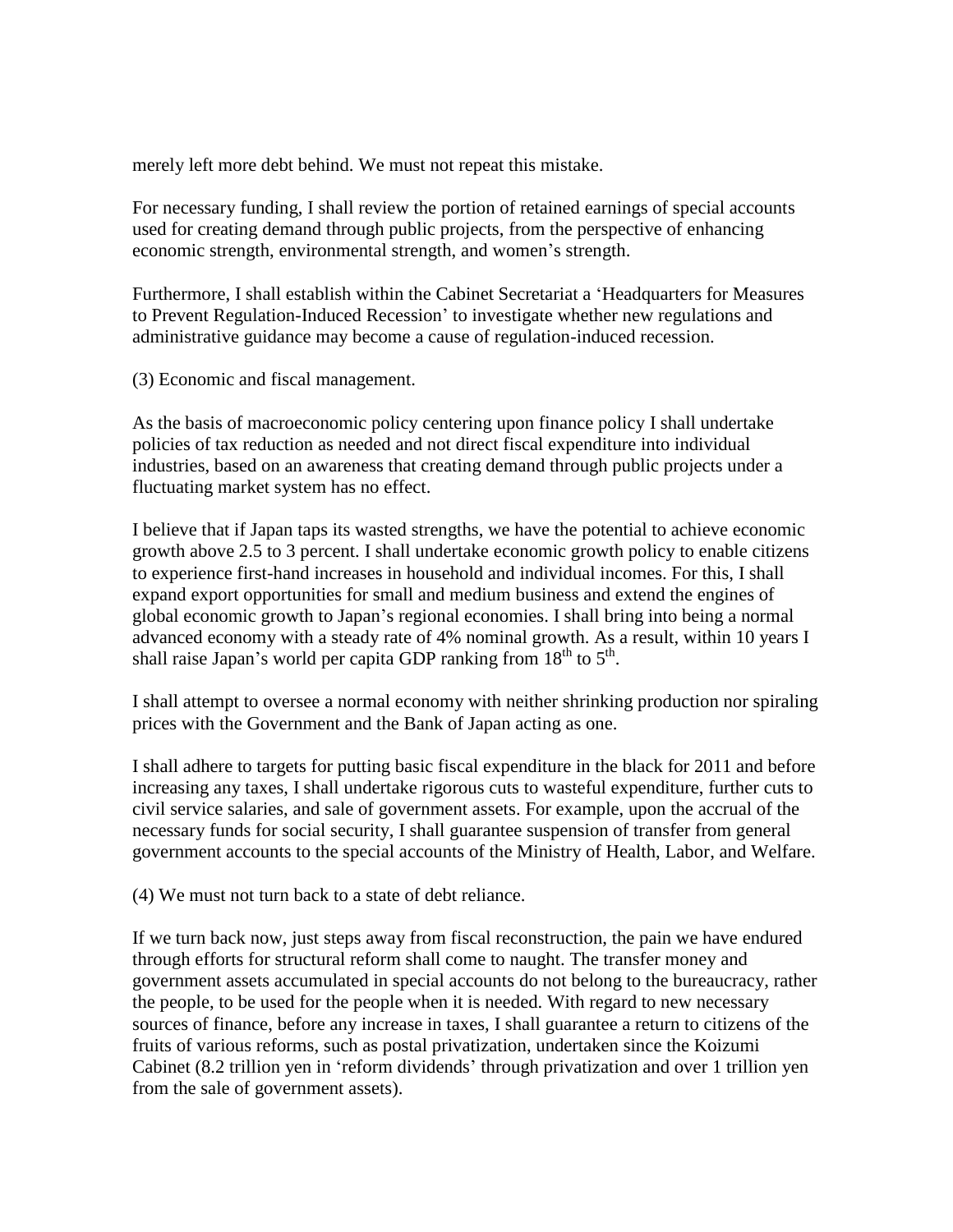I shall conduct fundamental reform of the Remuneration Act, establish targets for drastic reductions of personnel costs for civil servants, and carry out restructuring of government.

I shall immediately establish the principle of guaranteeing sources of finance through cutting or transferring other expenditures when, upon Government and ruling party budget discussions, new policies are implemented that will lead to increases in expenditure.

#### (5) Tax reform

I shall comprehensively revise the current petroleum-related tax system and switch to a carbon tax, flowing into general government accounts, corresponding to carbon dioxide emissions.

National tax should be structured on the basis of the national tax principles: capacity-based tax, tax of the person, and graduated tax. Upon introducing a new system of large regional administrative blocs, consumption tax should be devolved to regional governments as the mainstay of tax for regional Japan.

Because the socialization of nursing care of the elderly has progressed, the disparity of assets between the elderly is increasing and, considering that it is undesirable that the next generation inherit this disparity from the perspective of social fairness, I shall allocate inheritance taxes to funding welfare, undertaking a broad but thin tax on assets as appropriate.

From the perspective of galvanizing the economy, we should reform the tax system in line with international standards, such as reducing corporate taxation and abolishing taxation of fund managers. With regard to the corporate tax rate, I shall realize special zones for reduced corporate taxes to promote regional revitalization.

I shall establish a system for restoring revenue to small and medium business in deficit. I shall restore three years of paid corporate taxes to small and medium business that have fallen into the red and increase competitiveness through reforming the tax system for small and medium business in line with international standards.

Furthermore, I will request citizens to bear their share of the burden, only after first calling for the same from politicians and civil servants by cutting the number of representatives and expenditures, and cutting personnel costs for civil servants.

(6) I shall introduce foreign wealth to Japan.

I shall support the promotion of exports by small and medium business and build firm bridges between the developing strength of newly emerging nations and Japan's regional economies.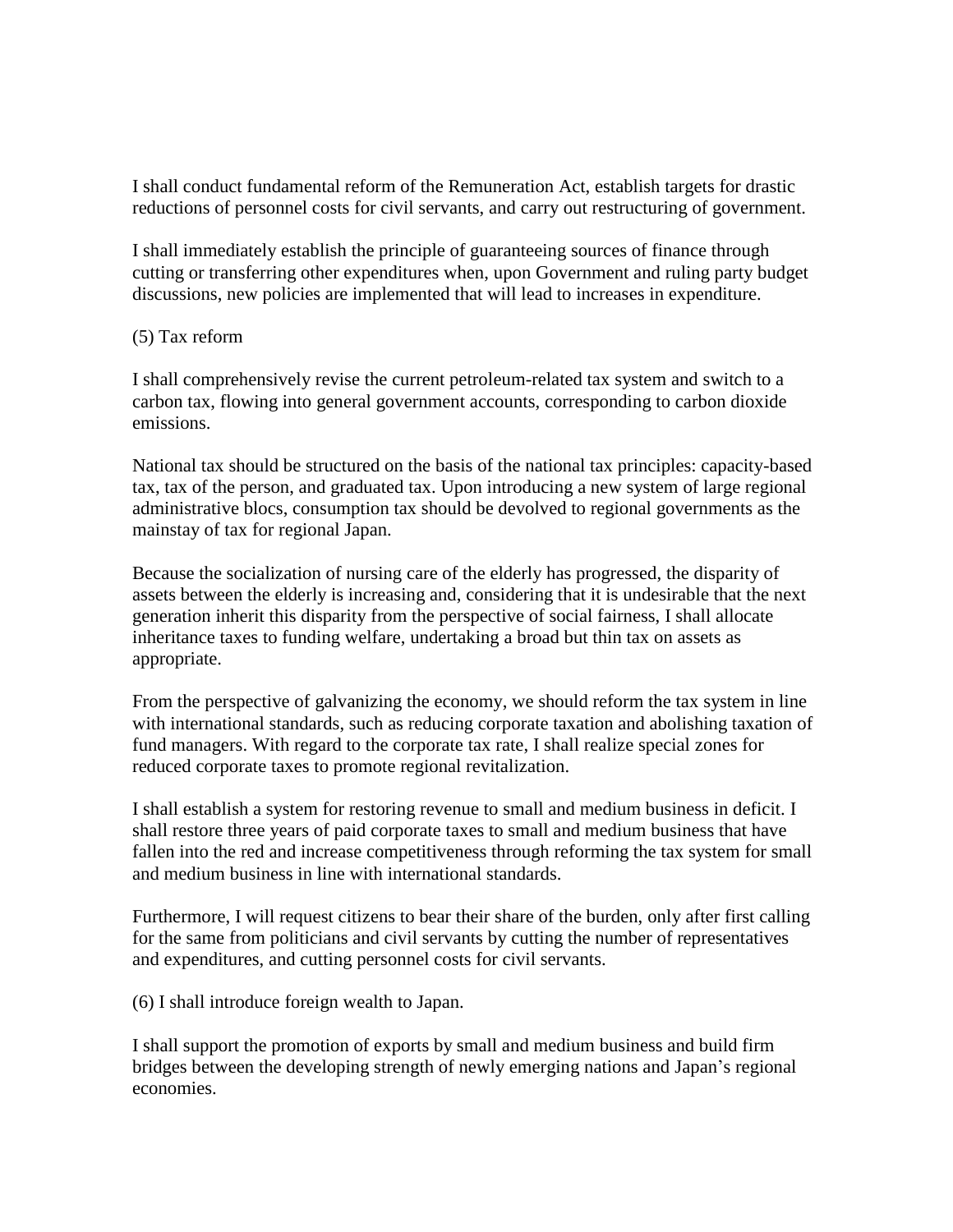I shall introduce a system of tax exemptions for business profits gained from foreign-held assets, stimulating their return flow into the domestic economy.

I shall promote a 'nation for sightseeing', increasing the number of foreign visitors to a level that exceeds departing Japanese citizens.

I shall make Japan a centre of 'people, things, and money' in Asia by strengthening the international functionality of airports in all major cities, as well as making Haneda airport operational 24 hours a day.

I shall adhere to government targets of one trillion yen in agriculture, forestry and fisheries exports by 2013.

I shall firmly link foreign profits and stimulation of domestic demand through introducing a system of tax exemptions of foreign profits flowing back into the domestic economy.

To enlarge the definition of national wealth, GNI (GDP + gross income from overseas) should be emphasized rather than GDP.

I shall thoroughly promote English education. In particular, I shall expand elementary school English education in public schools.

I shall privatize the former imperial universities Tokyo University and Kyoto University, and Hitotsubashi University and the Tokyo Institute of Technology (value from sale of shares: 2.3 trillion yen) and ensure that privatized universities are able to respond to global competition in education.

### **5. Diplomacy**

(1) Japan, a nation to be admired.

Japan must become an attractive country to which the people of the world would like to visit. I will develop an economy that can compete on the world stage, while retaining Japan's fine traditions of safety, security, high-quality, and integrity. To this end, I shall enrich education.

I shall secure Japan's leadership in the formation of international order and decision-making on the global stage. I shall also invite international organizations to Japan.

I shall enlarge the mobile population within tourism and business. In particular, I shall increase the entry of tourism and business from Asia's new wealthy class, and promote a relationship of mutual wealth.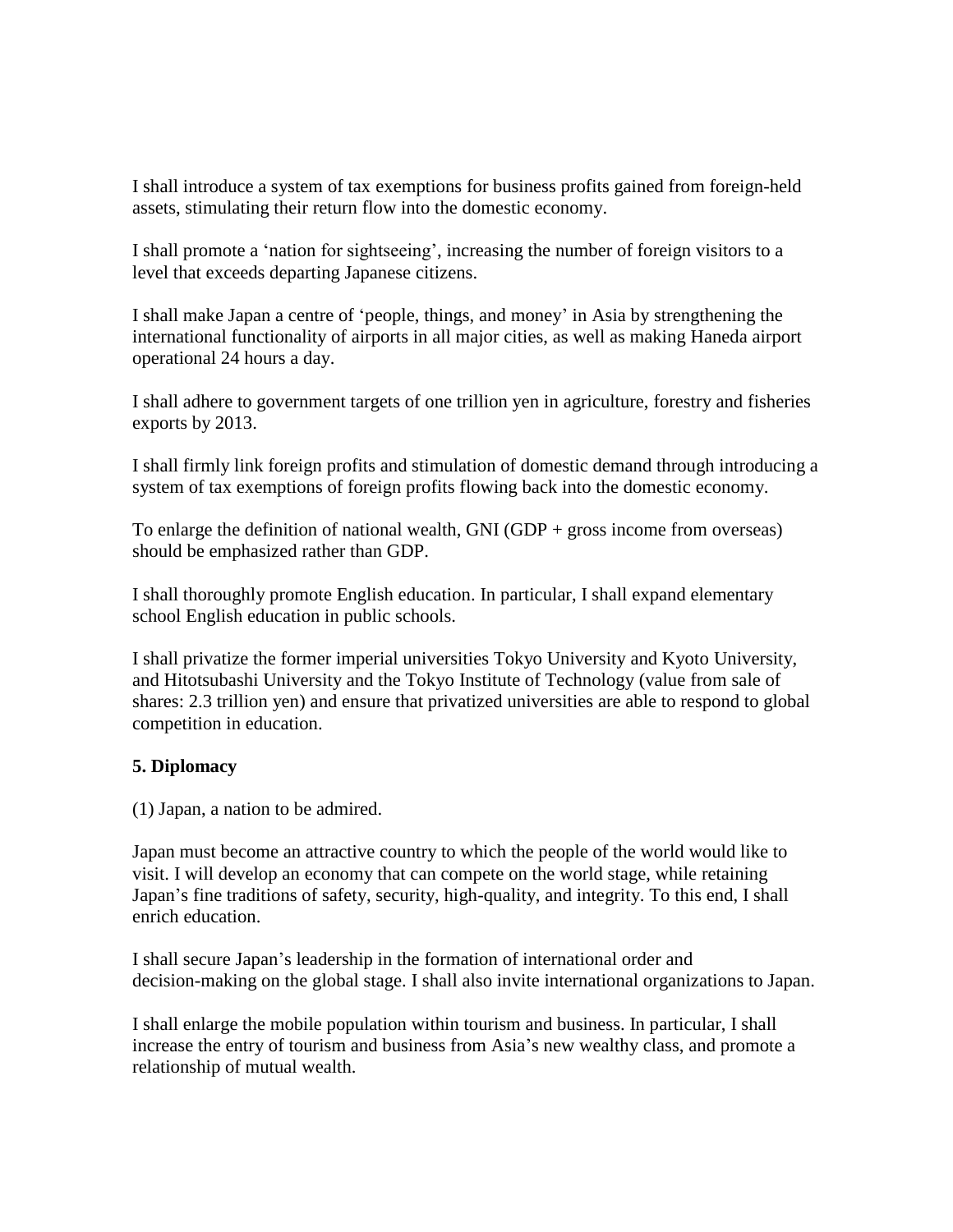I shall promote entry of foreign persons who have studied Japanese language and culture. I shall expand entry of persons seeking political refuge from human rights oppression or political oppression.

(2) Japan, a nation that will not submit to terror or human rights violations.

I shall promote resolution of the abductees problem through strong leadership.

Upon the foundation of an unshakable alliance with the United States, I shall establish a crisis management framework that can respond to diversification of the security environment.

The fight against terror taking place in Afghanistan etc. is a shared fight of the international community. It is improper that Japan only should withdraw. Withdrawing from refueling activities in the most secure waters is an act that will harm Japan's long-term national interest. I shall continue refueling activities in the Indian Ocean.

## **6. Political leadership (from bureaucracy initiative to political initiative)**

The key to restoring vitality to Japan and opening the way to a bright future lies with abandoning the domination of bureaucrats in Kasumi-ga-seki. To this end, reform of the civil service system and administrative reform are the most important agendas.

I shall materialize to the greatest extent possible the spirit of the Basic Act on Civil Service Reform enacted by the previous Parliament such as 'breaking down bureaucracy-led initiative', and 'breaking down vertical ministries' and undertake through political initiative the three areas of 'policymaking', 'personnel deployment', and 'resource distribution'.

(1) I shall appoint a National Strategy Staff of about 100 persons (politically appointed) to Prime Minister and Cabinet to undertake policy planning through political initiative. Furthermore, I shall establish a National Security Council and conduct policy administration centered upon the National Security Council for diplomacy and security, and the Council on Economic and Fiscal Policy for macroeconomic policy administration.

(2) I shall establish a Cabinet Personnel Affairs Bureau and support political initiative from the aspect of personnel affairs. I shall transfer executive staff from each ministry to the Cabinet and conduct personnel deployment across ministries and agencies. I shall combine the personnel affairs, organization, and administration functions of the National Personnel Authority, the Ministry of Internal Affairs and Communications, and the Ministry of Finance, and centralize authority in the Cabinet.

(3) I shall establish a Cabinet Budget Bureau and facilitate political initiative through the budget. I shall conduct budget review, scrupulously eliminating administrative waste and transition to a robust and effective budget management system in line with the private